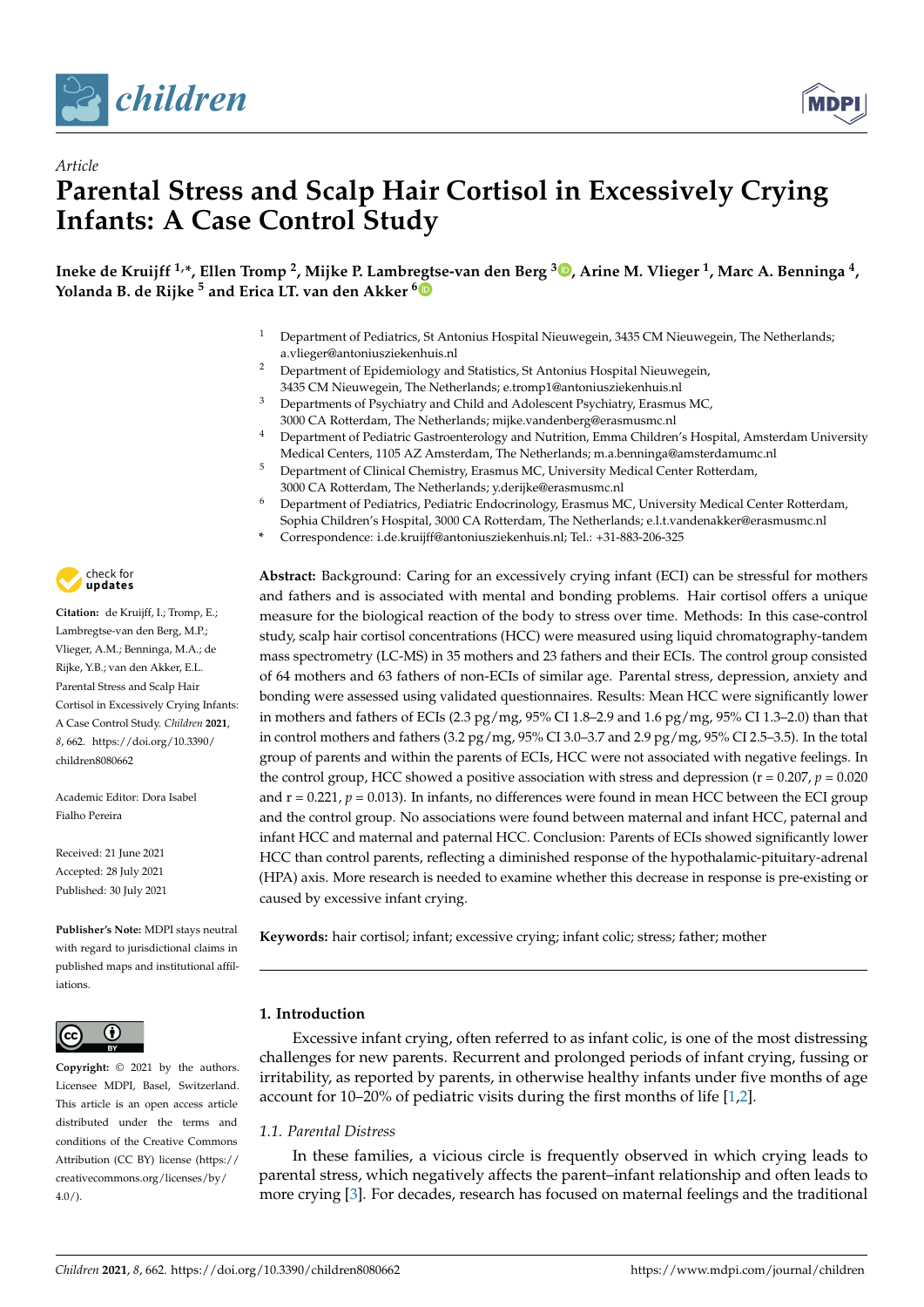view of mother as principal caretaker, which is remarkable since in the past decade fathers are more involved than ever in early childcare and there are good reasons to assume that paternal involvement could exert significant influence on both the developing child and the mother. Fortunately, in the last few years, studies have increasingly addressed paternal feelings and have shown that in addition to stress, excessive infant crying has been associated with mental problems such as depression and anxiety and with bonding problems in both mothers and fathers [\[4–](#page-9-3)[8\]](#page-10-0).

## *1.2. HPA Axis*

The neuroendocrine hypothalamic-pituitary-adrenal (HPA) axis and its main downstream effector, the glucocorticoid cortisol, is considered to be a key mediator of the link between chronic stress and mental health problems [\[9,](#page-10-1)[10\]](#page-10-2). Limited research supports the association between salivary cortisol levels and excessive infant crying [\[11\]](#page-10-3). In one study, the psychological wellbeing of mothers of 24 excessively crying infants (ECIs) was predicted by the infant's morning salivary cortisol levels and crying intensity [\[12\]](#page-10-4). Another study, including 20 ECIs and 20 controls, showed a blunted circadian rhythm of cortisol in the ECI group [\[13\]](#page-10-5). This may be an important finding because, in general, flatter diurnal cortisol rhythms across the day are associated with poorer health [\[14\]](#page-10-6). However, salivary and blood cortisol levels represent short-term stress responses and momentary stress [\[15\]](#page-10-7) whereas long-term cortisol measurements are needed to study the chronic stress experienced by parents coping with an ECI.

## *1.3. Scalp Hair Cortisol*

Scalp hair cortisol concentrations (HCC) as a marker of long-term cortisol levels have been increasingly studied in the last decade [\[16](#page-10-8)[,17\]](#page-10-9). Increased HCC were associated with chronic stress exposure, especially when the exposure was ongoing at the time of the study [\[9,](#page-10-1)[18\]](#page-10-10). In contrast, decreased HCC have been found in anxiety disorders, such as post-traumatic stress disorder [\[9](#page-10-1)[,19\]](#page-10-11). A broad range of confounders of HCC has been determined in the past decade [\[9](#page-10-1)[,19\]](#page-10-11).

In children, the study of HCC in relation to stress, trauma exposure and other psychosocial factors [\[20\]](#page-10-12) showed very heterogeneous results. This may point to difficulties in defining and measuring "stress" and the fact that the HPA axis may be more sensitive to stimuli during specific developmental periods. Persistent stress, such as maternal distress, has been shown related to elevated HCC in young children [\[21\]](#page-10-13). Research on HCC has focused on mother-child dyads, studies in the infant group including fathers are, however, lacking. Additionally, it is interesting to investigate more objective methods to measure the severity of the stress experienced by parents and ECIs [\[22\]](#page-10-14).

We hypothesized that chronic stress experienced by parents and their ECI leads to increased HPA-axis activity signified by increased HCC. In the present study, our aim was to answer the following topics and questions:

- Parental HCC: Do HCC in mothers and fathers with an ECI differ from parents without an ECI (control group)?
- Parental feelings: Is parental HCC associated with experienced stress, depression, anxiety and bonding problems?
- Infant HCC: Do HCC in ECIs differ from that in control infants?
- Association between parental and infant HCC: Is there an association between parental and infant HCC and paternal and maternal HCC?

## **2. Materials and Methods**

## *2.1. Study Design and Setting*

In this cross-sectional, case-control study, data from two groups of parents were analyzed: mothers and fathers with an ECI and control parents with a non-ECI. Infants aged up to 5 months, who presented with infant colic [\[1\]](#page-9-0) and their parents were recruited together with their father and mother at the outpatient clinic of the Department of Pediatrics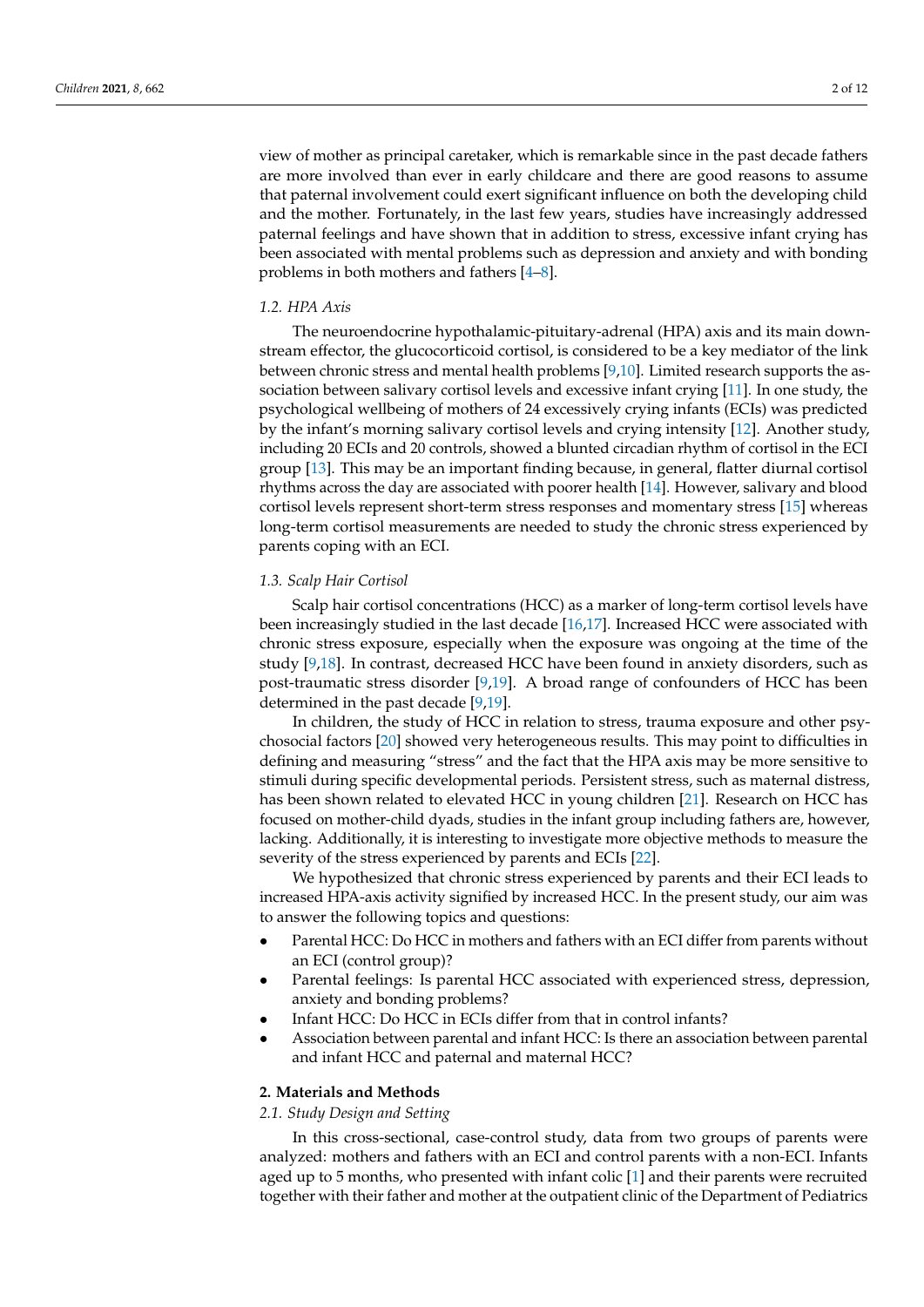of the St. Antonius hospital in the Netherlands. For the control group, age matched infants were enrolled at infant welfare centers in the neighborhood (75%) and 25% of the controls enrolled at the outpatient clinic of the Department of Pediatrics of the St. Antonius hospital, when they received a routine ultrasound of the hip after breech delivery. Recruitment of the participants occurred between August 2015 and March 2017. Subjects were excluded for the following reasons: parents' insufficient knowledge of the Dutch language and birth at a gestational age < 36 weeks. Excessively crying infants in the control group (an affirmative answer to the question "Does your child cry excessively?") were excluded  $(n = 6)$ .

As the participants were not subject to procedures and were not required to follow rules of behavior, the local medical ethical commission deemed that this study was not subject to the Dutch Medical Research Involving Human Subjects (Act WMO). Written informed consent was obtained from all participants.

#### *2.2. Measures*

#### 2.2.1. Hair Cortisol

At inclusion, hair locks from the posterior vertex were collected from mothers, fathers and infants, by cutting with small surgical scissors as close to the scalp as possible. The hair locks were taped to a paper form with the scalp end marked and then stored in envelopes at room temperature. The proximal 3 cm of the hair was used for a single analysis. In infants whose hair had not grown to 3 cm, at least 1 cm of the hair closest to the scalp was analyzed. Subsequently, hair samples were transferred to glass tubes, weighed (mg), washed by gently shaking them in liquid chromatography-tandem mass spectrometry (LC-MS) grade isopropanol at room temperature and left to dry for at least 48 h. Cortisol was extracted in 1.5 mL LC-MS grade methanol for 18 h at 25  $\degree$ C in the presence of deuterated cortisol-d3 and it was subsequently cleaned using solid phase extraction. The LC-MS/MS method has been described in detail previously [\[23](#page-10-15)[,24\]](#page-10-16). Cortisol concentrations were reported in picograms per micrograms of hair. The lower limit of quantification (LLoQ) of cortisol was <1.0 pg/mg. Measurements below LLoQ were set on 1.0 pg/mg.

#### 2.2.2. Parental Stress, Depression and Anxiety and Parent-Infant Bonding

Experienced parental distress was assessed using validated questionnaires as described in our previous publication [\[8\]](#page-10-0). We assessed stress using a Dutch translation of the Perceived Stress Scale (PSS) [\[25\]](#page-10-17) and depressive symptoms using the Dutch version of the Edinburgh Postnatal Depression Scale (EPDS) [\[26,](#page-10-18)[27\]](#page-10-19). Although this instrument was initially developed to investigate mood disturbances in women, the EPDS has proven to be a reliable and valid instrument in screening for depressive symptoms in fathers as well [\[28](#page-10-20)[,29\]](#page-10-21). Higher scores indicate higher levels of depressive symptoms.

Symptoms of anxiety were assessed using the short form of the Spielberger State-Trait Anxiety Inventory (STAI), Refs. [\[30](#page-10-22)[–32\]](#page-10-23) and problems in the parent-infant relationship were assessed using the Dutch version of the Postpartum Bonding Questionnaire (PBQ) [\[33](#page-10-24)[–35\]](#page-11-0). Originally the PBQ has been developed and validated for measuring mother-infant bonding. Since a questionnaire about father-infant bonding has not yet been developed, the PBQ was also used for fathers in this study. Higher sum scores in the used questionnaires indicate increased levels of parental distress and problems with bonding.

## 2.2.3. Infant Crying Behavior

Parents were asked to record the duration of infant crying in a diary for three consecutive days [\[36\]](#page-11-1). For this study, crying episodes lasting for at least 10 min were recorded. Because crying intensity may reflect greater physiological or psychological stress than duration of crying, we additionally asked the parents to record the infant crying volume and intensity on scales ranging from 1 to 9, representing, respectively, barely audible to very loud crying and no facial expression to painful grimacing while crying [\[11\]](#page-10-3).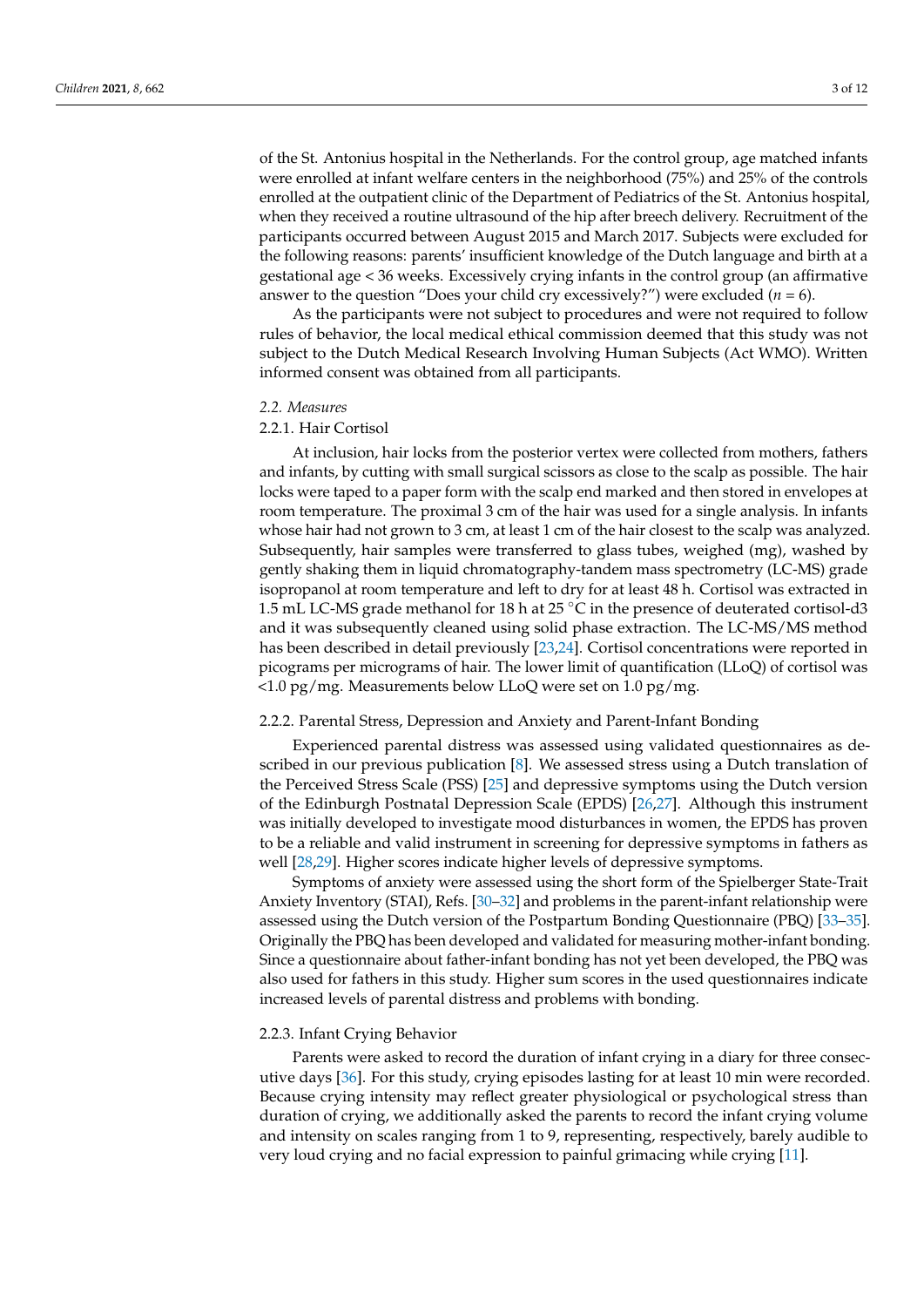## 2.2.4. Confounders and Mediators

The following factors were obtained using standardized questions and included as potential confounders: information about demographic and hair characteristics, smoking, medication use and course, complications and experience of pregnancy and delivery. The pregnancy and delivery experience was queried using the question "How did you experience the pregnancy/delivery?" The answers were reported on a scale ranging from 1 to 5, representing very positive to very negative. Furthermore, pre-existing factors contributing to the parents' current emotional state, such as recent stressful events, emotional problems during pregnancy and current psychiatric treatment, were assessed using standardized questions.

#### *2.3. Statistical Analysis*

Data are presented as means  $(\pm$ standard deviation (SD), medians (range or interquartile range), or counts (%), where appropriate. Sum scores of the four questionnaires were obtained and an average was calculated for both mothers and fathers. A maximum of 33.3% missing data within one subject was accepted for these questionnaires and corrected for by taking the participants' mean of the completed questions.

Sociodemographic and hair characteristics were compared between the ECI and control groups with the Chi-square test/Fisher's exact test and independent samples *t*-test, or the Mann–Whitney U test in case of non-parametric data. As HCC have a skewed distribution, log-transformation was applied to achieve a normal distribution. In presenting the results, the log HCC were recalculated in the real HCC and the corresponding 95% confidence intervals (CI).

Mean HCC in mothers, fathers and infants were compared between the case and control group using the independent samples *t*-test (unadjusted mean and 95% CI) and linear regression analysis. In these analyses, adjustments for parents (age, high education level, ethnicity and emotional/psychiatric problems during pregnancy) and adjustments for infant factors (age, male sex, medication use of infant and psychotropic medication use of mother) were applied. Potential confounders were identified by a 10% change-in-estimate criterion for estimated associations or determination as confounders in previous studies.

Multivariate linear regression analyses were also used to investigate the association between the HCC in mothers, fathers and both parents to parental stress, depression, anxiety and bonding scores with and without adjustments for potential confounding factors and with and without splitting for case and control groups.

Additionally, we used multivariate linear regression analyses to investigate the association between the HCC in mothers, fathers and both parents to infant crying duration, volume and intensity with and without adjustments for potential confounding factors and with and without splitting for case and control groups.

The association between maternal and infant HCC, paternal and infant HCC and maternal and paternal HCC in both the case and control samples was investigated using linear regression analysis, with and without adjustments for potential confounding factors and with splitting for case and control groups. A *p*-value of <0.05 was considered statistically significant. All analyses were performed using IBM SPSS (IBM SPSS Statistics for Windows, Version 26.0. Armonk, NY: IBM Corp.

## **3. Results**

A total of 208 families (both cases and controls) were approached for participation, of whom 99 mothers, 86 fathers and 97 infants, were included in the final hair cortisol analysis (Figure [1\)](#page-4-0).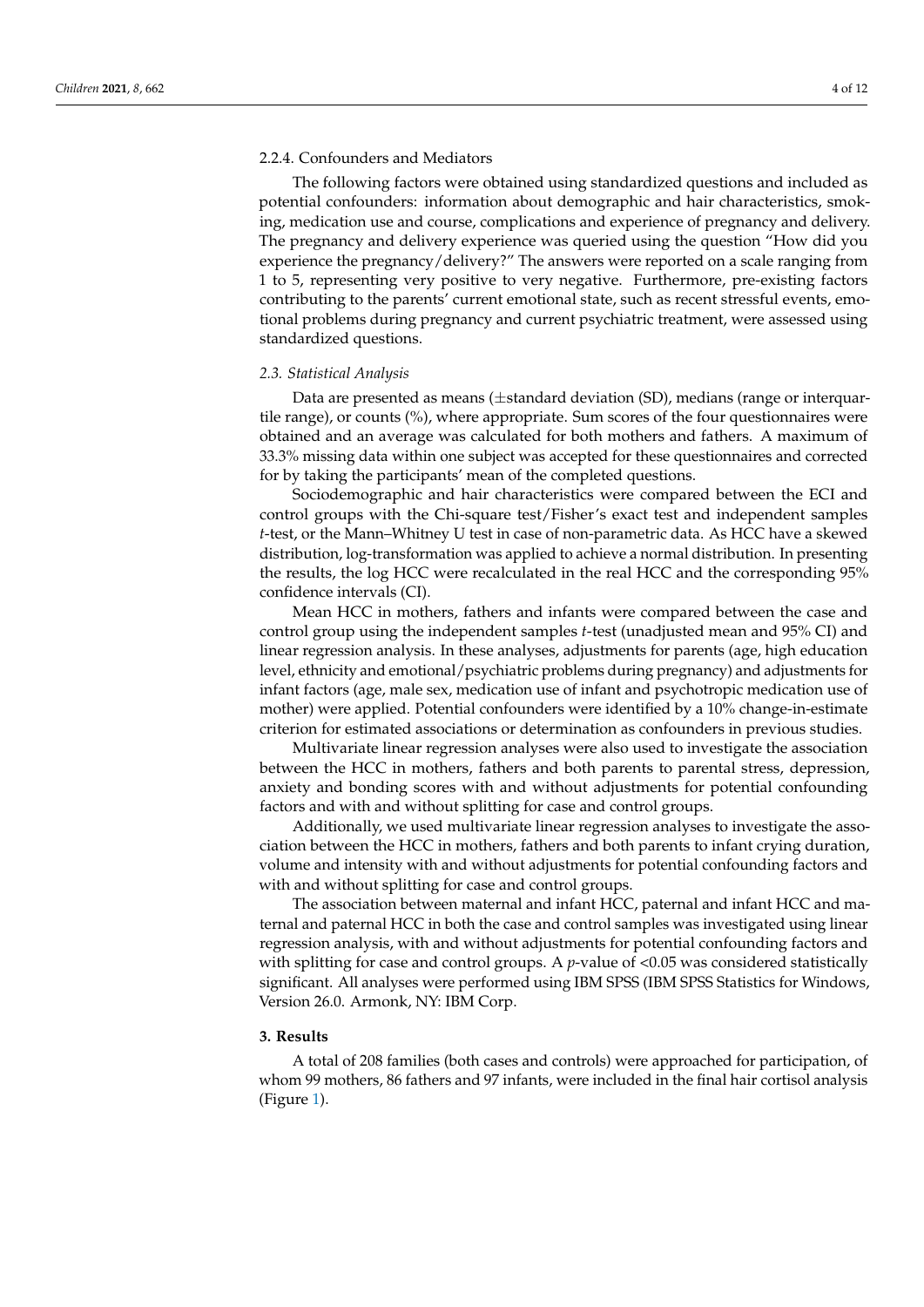<span id="page-4-0"></span>

analysis (Figure 1).

because of one of the parents experienced their infant as excessively crying based on the questionnaire, \*\*\* Control parents excluded because of oral corticosteroid use. **Figure 1.** Flow diagram of inclusions. \* Case infant excluded because of gestational age <36 weeks, \*\* Controls excluded

The sociolet characteristics of the participating families are shown in Table The sociodemographic characteristics of the participating families are shown in Table [1.](#page-5-0)

| Table 1. Sociodemographic characteristics. |  |
|--------------------------------------------|--|
|--------------------------------------------|--|

|                                                                   | <b>Excessive Crying</b><br>Mean (SD) or $%$ and (N) | Control<br>Mean (SD) or $%$ and (N) | <i>p</i> -Value         |
|-------------------------------------------------------------------|-----------------------------------------------------|-------------------------------------|-------------------------|
| Infants' age $(w)$<br>Male gender                                 | 8.54(3.37)(35)<br>57.1(20/35)                       | 10.19(3.95)(62)<br>45.2(28/62)      | 0.040                   |
| Gestational age at birth (w)<br>Birthweight (g)<br>Feeding status | 38.9(1.3)(35)<br>3312 (534) (35)                    | 39.3(1.4)(62)<br>3433 (555) (62)    | 0.257<br>0.150<br>0.300 |
| Exclusive breastfeeding                                           | 20.0(7/35)                                          | 46.8(29/62)                         |                         |
| Formula only                                                      | 80.0(28/35)                                         | 40.3(25/62)                         |                         |
| Breast milk and formula                                           |                                                     | 12.9(8/62)                          | < 0.001                 |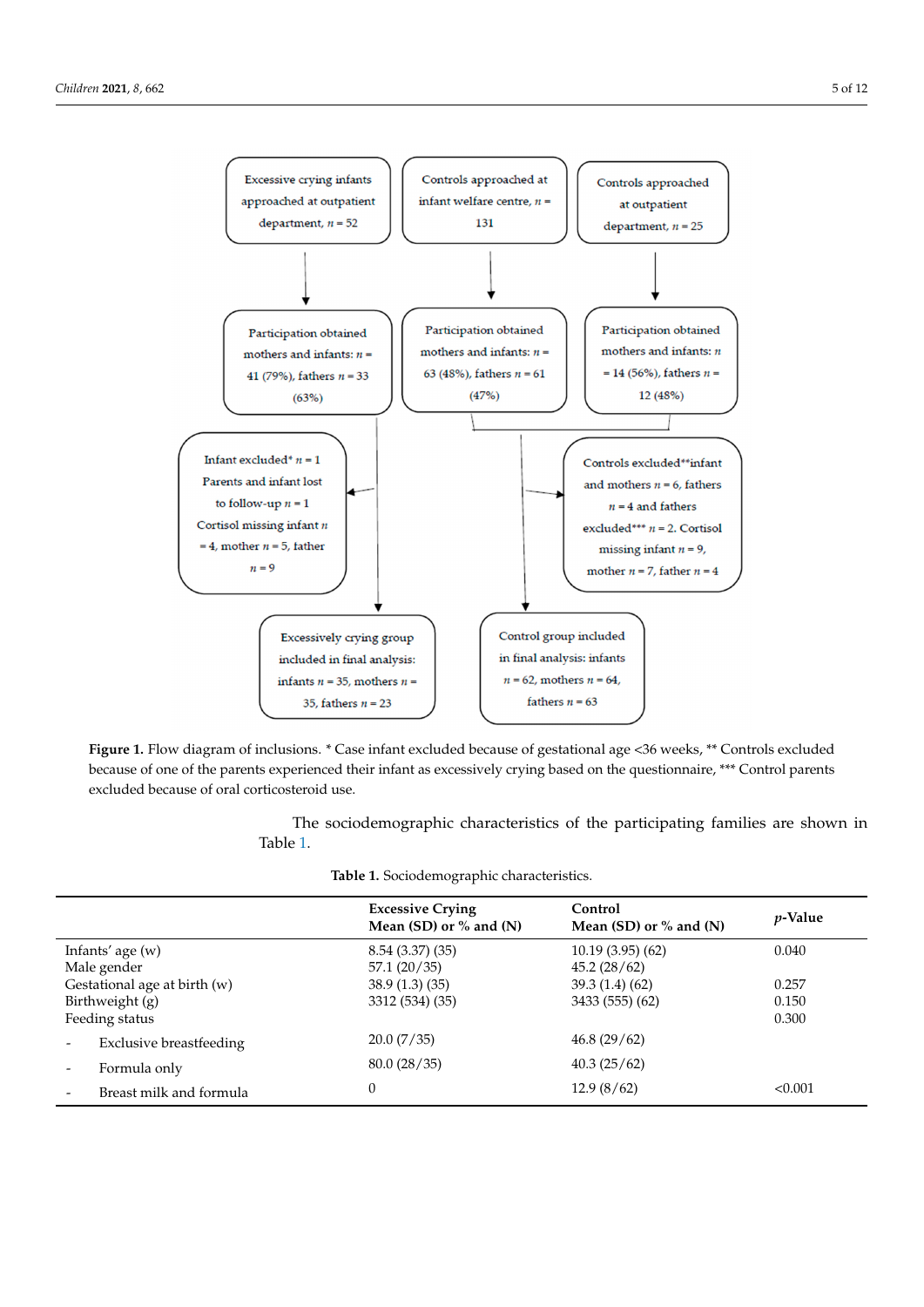<span id="page-5-0"></span>

|                                             | <b>Excessive Crying</b><br>Mean (SD) or % and (N) | Control<br>Mean (SD) or $%$ and (N) | $p$ -Value     |
|---------------------------------------------|---------------------------------------------------|-------------------------------------|----------------|
| Use of medication infant                    | 31.4(11/35)                                       | 0(0/62)                             | < 0.001        |
| Acid reflux treatment                       |                                                   |                                     |                |
| Use of medication mother                    |                                                   |                                     |                |
|                                             | 14.13(5/35)                                       | 3.1(2/64)                           | 0.093          |
| Psychotropic medication                     |                                                   |                                     |                |
| Age (y)                                     |                                                   |                                     |                |
| Mother                                      | 31.2(3.2)(35)                                     | 31.9(4.6)(64)                       | 0.354          |
| Father                                      | 33.4(4.6)(23)                                     | 34.5(4.9)(63)                       | 0.344          |
| Ethnicity (Dutch-Caucasian)                 |                                                   |                                     |                |
| Mother                                      | 100(35/35)                                        | 90.6(58/64)                         | 0.087          |
| Father                                      | 87 (20/23)                                        | 93.7 (59/63)                        | 0.378          |
| Educational level of mother                 |                                                   |                                     |                |
| Secondary school or less                    | 5.7(2/35)                                         | 4.7(3/64)                           |                |
| Secondary vocational education              | 48.6(17/35)                                       | 17.2(11/64)                         | 0.004          |
| Higher professional education               | 28.6(10/35)                                       | 43.8(28/64)                         |                |
| University<br>Educational level of father   | 17.1(6/35)                                        | 34.4 (22/64)                        |                |
| Secondary school or less                    | 21.7(5/23)                                        | 9.5(6/63)                           |                |
| Secondary vocational education              | 30.4(7/23)                                        | 33.3(21/63)                         | 0.298          |
| Higher professional education               | 26.1(6/23)                                        | 30.2(19/63)                         |                |
| University                                  | 21.7(5/23)                                        | 27.0(17/63)                         |                |
| <b>Current Smoking</b>                      |                                                   |                                     |                |
| Mother                                      | 14.7(5/34)                                        | 4.8(3/63)                           | 0.124          |
| Father                                      | 17.4(4/23)                                        | 15.9(10/63)                         | 1.000          |
| Emotional/psychiatric problems pregnancy    |                                                   |                                     |                |
| - Mother                                    | 25.7(9/35)                                        | 10.9(7/64)                          | 0.056          |
| - Father<br>Current psychiatric treatment   | 8.7(2/23)                                         | 1.6(1/63)                           | 0.173          |
| - Mother                                    | 14.3(5/35 <sup>1</sup> )                          | 3.1(2/64)                           | 0.093          |
| - Father                                    | 8.7(2/23)                                         | 1.6(1/63)                           | 0.173          |
| Experienced stressful events                |                                                   |                                     |                |
| - Mother<br>- Father                        | 54.3 (19/35)<br>52.2(12/23)                       | 38.1(24/63)<br>41.0(26/63)          | 0.122<br>0.367 |
| Negative experience of pregnancy            |                                                   |                                     |                |
| - Mother                                    | 14.3(5/35)                                        | 6.5(4/62)                           | 0.277          |
| - Father                                    | 8.7(2/23)                                         | 1.6(1/61)                           | 0.181          |
| Negative experience of delivery<br>- Mother | 14.7(5/34)                                        | 14.5(9/62)                          | 1.000          |
| - Father                                    | 17.4(4/23)                                        | 3.3(2/61)                           | 0.045          |

**Table 1.** *Cont.*

<sup>1</sup> two mothers > diagnoses.

There was no difference in hair color and delivery mode between groups. In both parents, hair bleaching and dyeing occurred more often in the excessive crying group (43% vs.  $20\%$ ,  $p = 0.017$ ), but it was not identified as a confounder.

Table [2](#page-6-0) shows parental distress: the reported levels of stress, depression, state anxiety and bonding behavior of both parents and crying behavior of their infant in the ECI group and control group.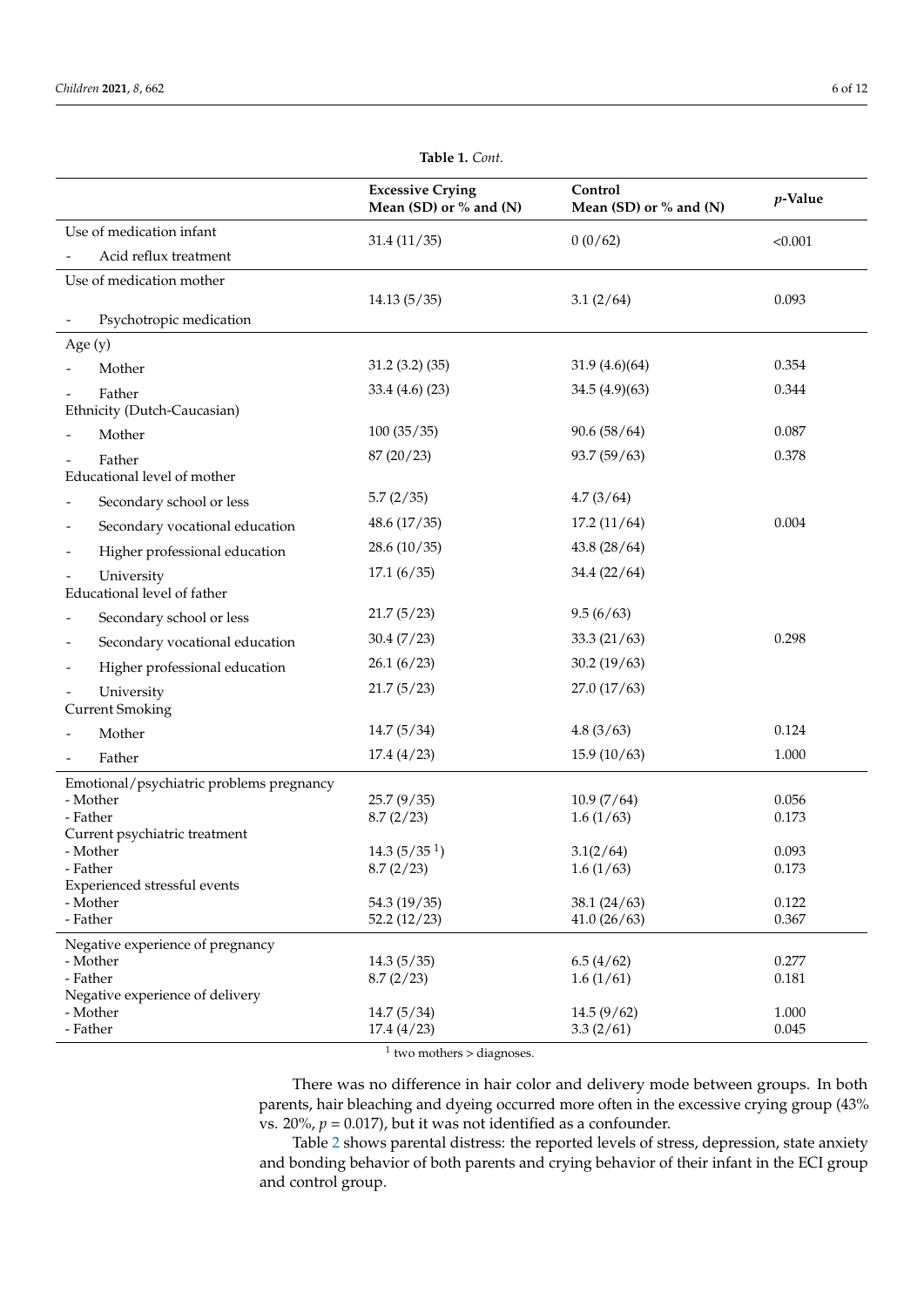(pg/mg)

HCC mother

| Variable                | <b>Excessive Crying</b><br>Mean (SD) and (N) | Control<br>Mean(SD) and (N) | <i>p</i> -Value |
|-------------------------|----------------------------------------------|-----------------------------|-----------------|
| Stress (PSS)            |                                              |                             |                 |
| Mother                  | 25.2(8.1)(33)                                | 14.1(6.9)(64)               | < 0.001         |
| Father                  | 21.0(6.3)(20)                                | 16.2(6.1)(62)               | 0.003           |
| Depression (EPDS)       |                                              |                             |                 |
| Mother                  | 8.8(5.2)(34)                                 | 3.8(3.2)(64)                | < 0.001         |
| Father                  | 5.4(4.3)(20)                                 | 2.8(2.9)(62)                | 0.016           |
| State Anxiety (STAI)    |                                              |                             |                 |
| Mother                  | 45.9 (12.3) (34)                             | 31.6(9.3)(64)               | < 0.001         |
| Father                  | 42.1(10.0)(21)                               | 31.6(7.5)(62)               | < 0.001         |
| Bonding behaviour (PBQ) |                                              |                             |                 |
| Mother                  | 15.2(8.2)(16)                                | 4.8(4.4)(64)                | < 0.001         |
| Father                  | 18.0(8.4)(10)                                | 7.9(5.9)(62)                | < 0.001         |
| Crying duration (min)   | 112 (78) (31)                                |                             |                 |
| during the day          | 74 (53) (31)                                 | 26(24)(61)                  | < 0.001         |
| during the night        |                                              | 14(15)(61)                  | < 0.001         |
| Intensity of crying     | 5.9(1.9)(13)                                 | 2.6(1.6)(61)                | < 0.001         |
| Volume of crying        | 6.0(1.8)(13)                                 | 3.5(5.3)(61)                | 0.096           |

<span id="page-6-0"></span>**Table 2.** Reported levels of stress, depression, state anxiety and bonding behaviour of mother and father and crying behaviour of infant in the excessive crying and control group.

The mothers and fathers with ECIs reported significantly more stress, depression, anxiety, bonding problems, crying time and intensity than control mothers and fathers. Parental HCC and infant HCC in the case group of ECIs and that in controls are shown in Table [3.](#page-6-1)

<span id="page-6-1"></span>

| Characteristics | Unadjusted<br>Mean $(95\%$ CI) | Log<br><b>Beta</b> | $v$ -Value | Log Adjusted<br><b>Beta</b> | $v$ -Value | Log Adjusted<br><b>Beta</b> | <i>v</i> -Value |
|-----------------|--------------------------------|--------------------|------------|-----------------------------|------------|-----------------------------|-----------------|
| HCC infant      |                                |                    |            |                             |            |                             |                 |

| <b>Table 3.</b> Hair cortisol concentration mean $(\pm 95\% \text{ CI})$ in cases versus controls infant, mother and father. |  |
|------------------------------------------------------------------------------------------------------------------------------|--|
|------------------------------------------------------------------------------------------------------------------------------|--|

| (pg/mg)                                                                                                                                    |                |         |         |         |         |          |       |
|--------------------------------------------------------------------------------------------------------------------------------------------|----------------|---------|---------|---------|---------|----------|-------|
| Control $(n = 64)$                                                                                                                         | $3.2(3.0-3.7)$ | Ref     |         | $Ref**$ |         | $Ref**$  |       |
| Exc crying $(n = 35)$                                                                                                                      | $2.3(1.8-2.9)$ | $-0.35$ | 0.009   | $-0.41$ | 0.002   | $-0.40$  | 0.003 |
| HCC father                                                                                                                                 |                |         |         |         |         |          |       |
| (pg/mg)                                                                                                                                    |                |         |         |         |         |          |       |
| Control $(n = 63)$                                                                                                                         | $2.9(2.5-3.5)$ | Ref     |         | $Ref**$ |         | $Ref***$ |       |
| Exc crying $(n = 23)$                                                                                                                      | $1.6(1.3-2.0)$ | $-0.60$ | < 0.001 | $-0.62$ | < 0.001 | $-0.60$  | 0.001 |
| *corrected for infant factors (ago, male sex, medication use, psychotropic medication use of methor); ** corrected for demographic factors |                |         |         |         |         |          |       |

\* corrected for infant factors (age, male sex, medication use, psychotropic medication use of mother); \*\* corrected for demographic factors (age, high education level, ethnicity); \*\*\* corrected for emotional/psychiatric problems during pregnancy.

## *3.1. Parental HCC*

Control ( $n = 62$ ) 34.0 (26.3–44.0) Ref Ref \* Ref \* Ref \* Ref \* 0.762  $-0.14$ 

Exc crying  $(n = 35)$  32.1 (25.1–40.9)  $-0.06$  0.762  $-0.14$  0.510

Mean HCC in mothers were significantly lower in the ECI group  $(2.3 \text{ pg/mg}, 95\% \text{ CI})$ 1.8–2.9) than in the control group (3.2 pg/mg, 95% CI 3.0–3.7). Mean HCC in fathers was also significantly lower in the ECI group  $(1.6 \text{ pg/mg}, 95\% \text{ CI } 1.3-2.0)$  than in the control group (2.9 pg/mg, 95% CI 2.5–3.5). Adjustment for confounders did not change these results.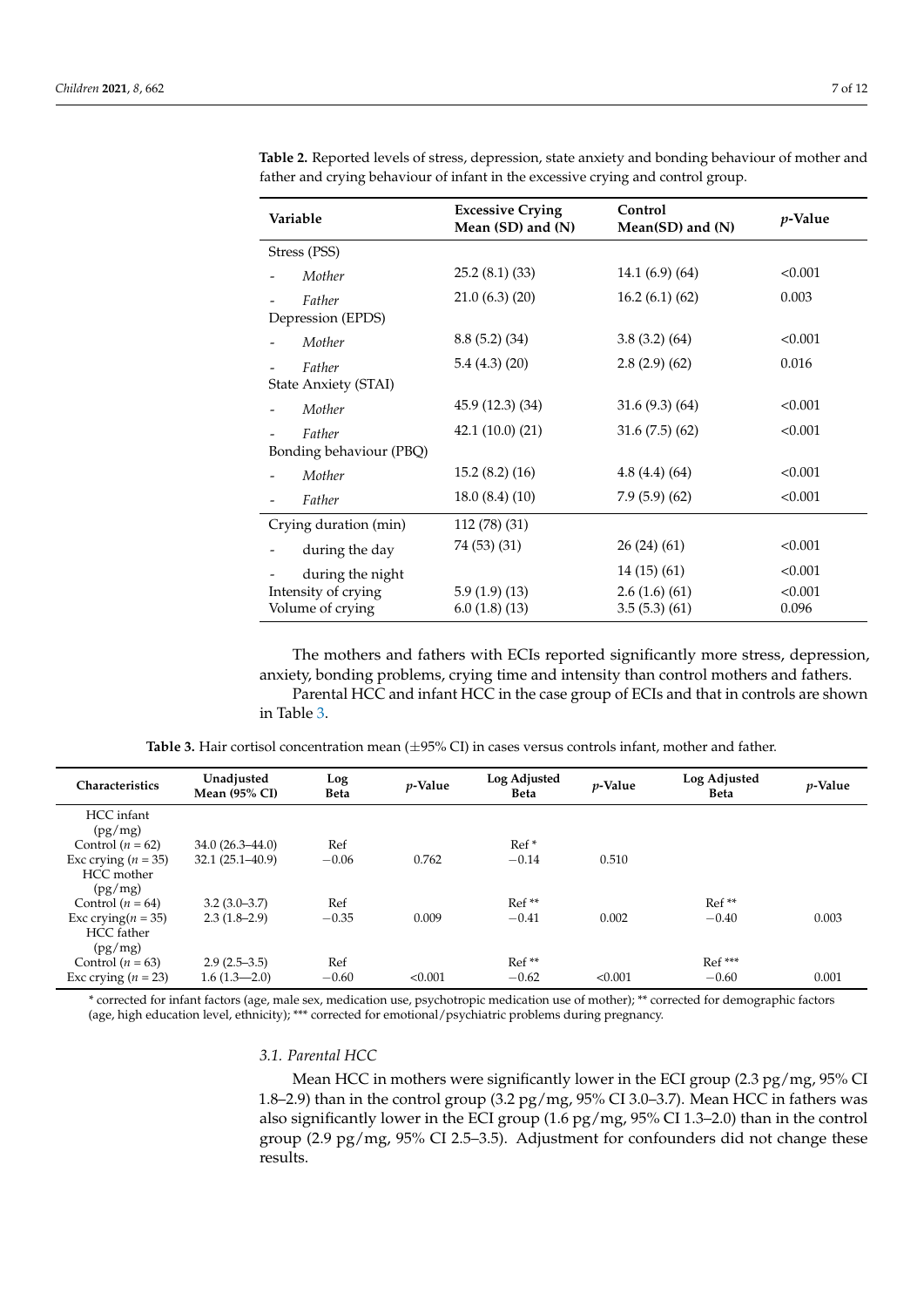## *3.2. Parental Feelings*

Multivariate linear regression analyses showed no significant association between HCC in mothers, fathers or both parents and stress, depression, anxiety and bonding sum scores. The group of parents with an ECI showed no significant associations between HCC and the sum scores of stress, depression, anxiety and bonding. However, HCC in the control group parents showed a statistically significant increase ( $r = 0.207$ ,  $p = 0.020$ ) with increasing PSS sum scores. A similar positive association was found between parental HCC and EPDS sum scores in the control group of control parents ( $r = 0.221$ ,  $p = 0.013$ ). No association was found between HCC and STAI or PBQ scores. Adjustment for confounders did not change these results.

## *3.3. Infant HCC*

No differences in HCC were found between ECIs and control infants (32 pg/mg, 95% CI 25–41 and 34 pg/mg, 95% CI 26–44).

## *3.4. Association between Parental and Infant HCC*

The maternal HCC and infant HCC showed a non-significant association in both the case- and control groups ( $r = 0.25$  versus  $r = 0.18$ ). The correlation between paternal HCC and infant HCC in the case- and control groups ( $r = 0.16$  versus  $r = -0.18$ ) and that between maternal HCC and paternal HCC in the case- and control groups ( $r = -0.16$  versus  $r = 0.05$ ) were also not significant. Multivariate linear regression analyses showed no significant association between HCC in mothers, fathers or both parents and infant crying duration, volume and intensity.

#### **4. Discussion**

In our study, our first aim was to study parental HCC and we showed that parents with an ECI had lower HCC compared with control parents, while the HCC in control parents were in the normal range, as found in healthy adults [\[37](#page-11-2)[–39\]](#page-11-3). Based on previous hair cortisol studies reporting increased HCC after stress exposure, we expected higher, instead of lower mean HCC in parents of ECIs, especially because the excessive crying continued at the time of the study [\[18](#page-10-10)[,40\]](#page-11-4). One explanation for this seemingly contradictory result could be that the experience of infant crying is a different form of stress than somatic stress. Flattening of the cortisol diurnal slope or dampening of the cortisol response is a wellknown phenomenon in psychological studies [\[9,](#page-10-1)[41\]](#page-11-5) and has, for example, been associated with psychosocial stress in women with preexistent psychopathology [\[42\]](#page-11-6). Studies of HCC after traumatic events have shown both negative and positive associations between HCC and trauma, indicating that the strength and direction of the association are moderated not only by type and timing of trauma but also by study characteristics, like racial distribution, clinical diagnosis/or non-clinical diagnosis and features of the publication (for example the geographical region of the study) [\[43\]](#page-11-7). The lowering of the parental HCC could not be explained by certain characteristics of the infant crying; the duration, volume and intensity of crying showed no correlation with parental HCC in our study.

In order to identify whether the type of psychological stress influenced parental HCC, our second aim was to study the association between HCC and parental feelings of stress, depression, anxiety and bonding problems. Parents of an ECI significantly experienced more stress, depression, anxiety and bonding problems than the control parents. These stressful feelings may have resulted in the downregulation of the HPA system. Still, since we did not find an association between the severity of these feelings and HCC in ECI parents, we speculate that the downregulated parental HPA system could already have been present during pregnancy. It is known that maternal anxiety during pregnancy is related to an excessive crying infant [\[6\]](#page-9-4). This apparent downregulation of the parental HPA system in ECI parents may result from early adverse life events inducing persistent changes in the HPA axis, which may predispose these parents to the development of mood and anxiety disorders in this period of their lives [\[44\]](#page-11-8).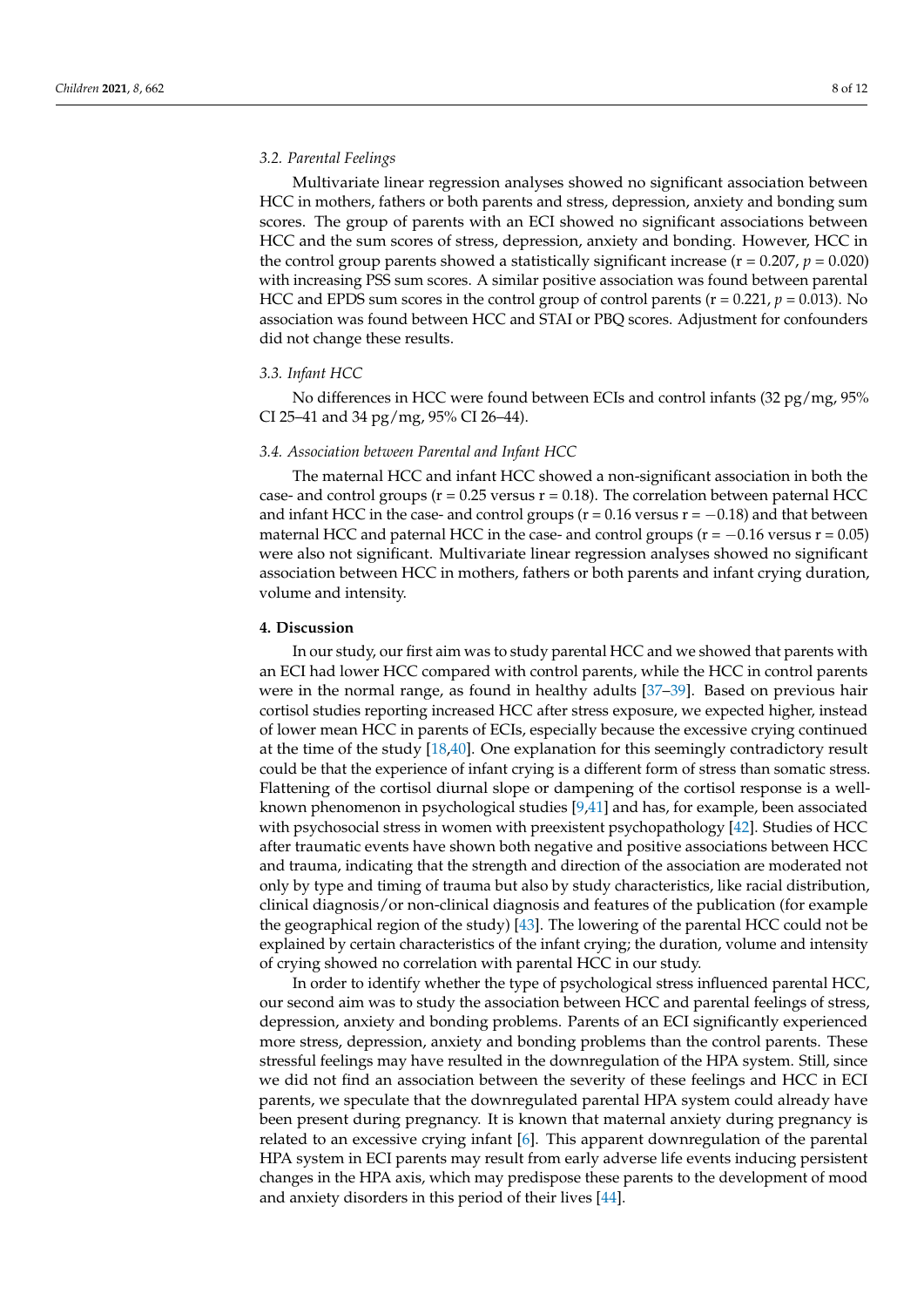Control parents with increasing stress and depression scores had higher HCC. In contrast, in parents of ECIs, no association was found between HCC and experienced stress, depression, anxiety and bonding problems. These findings also suggest a dampening of

responsivity of the HPA axis to stress and depression in these parents. To the best of our knowledge, this is the first study evaluating HCC in fathers of both healthy and excessive crying infants. In accordance with findings in mothers of excessive crying infants, we found the same significant lowered HCC in the exposed group and no association with infant HCC. We found no association with maternal HCC. In contrast, one cross-sectional study reported an association of HCC in 6-year-old children and their mother and father [\[45\]](#page-11-9). Future research should investigate if the same mechanism as in mothers, where anxiety during pregnancy is related to excessive crying [\[6\]](#page-9-4), plays a role in fathers of infants with excessive crying and which other factors could contribute to the lowered HCC.

Our third aim was to investigate differences in HCC in ECIs and control infants. In contrast to the findings in their parents, no differences in infant HCC were found between the two groups. One potential explanation is that excessive crying is not a stressor to the infant itself. This is in line with a study looking into the correlation between neonatal hair cortisol levels and infant distress [\[46\]](#page-11-10). Another explanation could be that the age range of the infants plays a role. HCC levels in infants are very high at birth and decrease in the first months of life. Our recent study on normal HCC values in children [\[24\]](#page-10-16) showed that HCC in infants are more than 10-fold higher than that in adults, have wide reference ranges and show a sharp decline in the first three months of life. Therefore, future studies on HCC in infants need to use a smaller age range (per month) and larger sample sizes per age to identify subtle concentration changes. Furthermore, there may be other factors moderating the association between stressors and physiological stress in infants, such as parental care and caregiver relationships [\[47\]](#page-11-11), which need to be investigated in larger population cohorts.

Our last aim was to study the association between parental and infant HCC. No correlation was found between maternal and infant HCC, paternal and infant HCC and maternal and paternal HCC within both groups, in contrast to earlier studies [\[48,](#page-11-12)[49\]](#page-11-13). However, our results are in line with a more recent study, in which mother-infant dyads subjected to severe psychiatric disorders also showed no correlation between maternal and infant HCC [\[50\]](#page-11-14).

#### *4.1. Strengths and Limitations*

The major strength of our study is the unique sample of parents and infants experiencing the stressor "excessive crying", in a controlled design, including the measurement and adjustment of a broad range of confounders. Existing literature concerning excessive infant crying has focused primarily on mothers' perceptions, while feelings and caring for an excessively crying infant can be challenging for both parents. Therefore, the inclusion of fathers is another strength of this study.

This study also has several limitations. First of all, our study is limited by the crosssectional design, which prevents us from establishing causality. Secondly, the age range of the infants might have been too broad to identify a difference between HCC in ECIs and control infants. The mean infant age differed slightly between groups, for which we corrected in the analyses. Thirdly, in the control group, selection bias cannot be excluded as only half of the parents approached were willing to participate. Fourthly, the PBQ questionnaire was not designed for measuring father–infant bonding and the time frame of hair cortisol and questionnaires did not fully overlap. We investigated the association between mean HCC in 3 cm of hair—representing 3 months—while parental distress was examined at the time of the questionnaire (STAI, PBQ), during the past week (EPDS) and in the last month (PSS). Prospective studies with larger samples, smaller age ranges of ECIs, stress questionnaires during pregnancy and the first months after birth and addressing additional factors such as parental care and caregiver relationships are needed to examine whether HCC can serve as a stress marker experienced by parents caring for ECIs. Future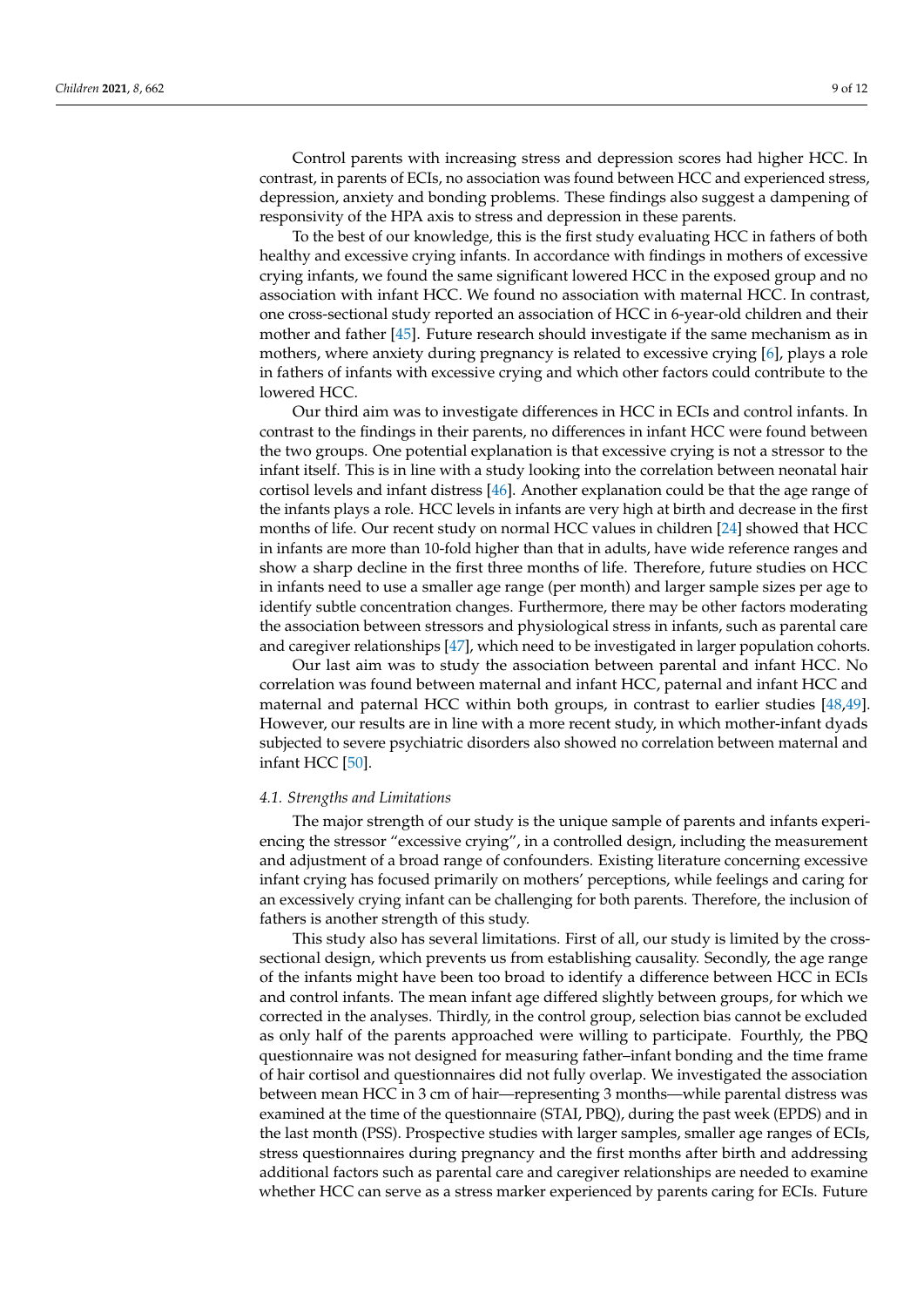research projects on establishing evidence-based management strategies for excessive crying/infant colic may benefit from this marker.

## *4.2. Conclusions*

In conclusion, this study shows that HCC in the parents of ECIs is significantly lower than that in control parents. In addition to the specific stressor of excessive infant crying, the characteristics of the parental sample, experiencing more stress, anxiety, depression and bonding problems, potentially contributed to the difference we observed. We speculate that the downregulation of the parental HPA axis already started during pregnancy, related to prenatal anxiety and may even represent the cause of excessive crying. We conclude that integrated care for both fathers and mothers should ideally start during early pregnancy to reduce feelings of stress and anxiety, which could positively contribute to preventing excessive crying in their infants.

**Author Contributions:** Conceptualization, I.d.K., E.T., M.P.L.-v.d.B., A.M.V., M.A.B., Y.B.d.R. and E.L.v.d.A.; Data curation, I.d.K. and E.T.; Formal analysis, I.d.K. and E.T.; Investigation, I.d.K.; Methodology, I.d.K., E.T. and E.L.v.d.A.; Project administration, I.d.K.; Resources, I.d.K. and E.L.v.d.A.; Software, I.d.K. and E.T.; Supervision, E.T., M.P.L.-v.d.B., A.M.V., M.A.B., Y.B.d.R. and E.L.v.d.A.; Validation, I.d.K., E.T., Y.B.d.R. and E.L.v.d.A.; Visualization, I.d.K. and E.T.; Writing—original draft, I.d.K.; Writing—review and editing, I.d.K., E.T., M.P.L.-v.d.B., A.M.V., M.A.B., Y.B.d.R. and E.L.v.d.A. funding acquisition, na. All authors have read and agreed to the published version of the manuscript.

**Funding:** This research received no external funding.

**Institutional Review Board Statement:** The study was conducted according to the guidelines of the Declaration of Helsinki, because the participants were not subject to procedures and were not required to follow rules of behavior, the Institutional Review Board (or Ethics Committee) of St. Antonius Hospital deemed that this study was not subject to the Dutch Medical Research Involving Human Subjects (Act WMO).

**Informed Consent Statement:** Informed consent was obtained from all subjects involved in the study.

**Data Availability Statement:** The data presented in this study are available on request from the corresponding author. The data are not publicly available due to privacy and ethical reasons.

**Acknowledgments:** The authors are grateful to Moniek S. Veldhuis and Dominique G.A. Begijn, medical students at the University Utrecht for their help in participant recruitment and measurements at the time of the project.

**Conflicts of Interest:** The authors declare no conflict of interest.

#### **Abbreviations**

CI; confidence intervals, HCC; hair cortisol concentrations, HPA; hypothalamic-pituitary-adrenal, EPDS; Edinburgh Postnatal Depression Scale, LC-MS; liquid chromatography-tandem mass spectrometry, LLoQ; lower limit of quantification, PBQ; Postpartum Bonding Questionnaire, PSS; Perceived Stress Scale, STAI; Spielberger State-Trait Anxiety Inventory; SD standard deviation.

#### **References**

- <span id="page-9-0"></span>1. Benninga, M.A.; Faure, C.; Hyman, P.E.; Roberts, I.S.J.; Schechter, N.L.; Nurko, S. Childhood functional gastrointestinal disorders: Neonate/toddler. *Gastroenterology* **2016**, *150*, 1443–1455. [\[CrossRef\]](http://doi.org/10.1053/j.gastro.2016.02.016) [\[PubMed\]](http://www.ncbi.nlm.nih.gov/pubmed/27144631)
- <span id="page-9-1"></span>2. Halpern, R.; Coelho, R. Excessive crying in infants. *J. Pediatr (Rio. J.)* **2015**, *92*, S40–S45. [\[CrossRef\]](http://doi.org/10.1016/j.jped.2016.01.004) [\[PubMed\]](http://www.ncbi.nlm.nih.gov/pubmed/26994450)
- <span id="page-9-2"></span>3. Scott-Jupp, R. Why do babies cry? *Arch. Dis. Child.* **2018**, *103*, 1077–1079. [\[CrossRef\]](http://doi.org/10.1136/archdischild-2017-313597)
- <span id="page-9-3"></span>4. Cook, F.; Giallo, R.; Petrovic, Z.; Coe, A.; Seymour, M.; Cann, W.; Hiscock, H. Depression and anger in fathers of unsettled infants: A community cohort study. *J. Paediatr. Child. Health* **2016**, *53*, 131–135. [\[CrossRef\]](http://doi.org/10.1111/jpc.13311)
- 5. Kurth, E.; Spichiger, E.; Cignacco, E.; Kennedy, H.P.; Glanzmann, R.; Schmid, M.; Staehelin, K.; Schindler, C.; Stutz, E.Z. Predictors of Crying Problems in the Early Postpartum Period. *J. Obstet. Gynecol. Neonatal Nurs.* **2010**, *39*, 250–262. [\[CrossRef\]](http://doi.org/10.1111/j.1552-6909.2010.01141.x)
- <span id="page-9-4"></span>6. Petzoldt, J. Systematic review on maternal depression versus anxiety in relation to excessive infant crying: It is all about the timing. *Arch. Women's Ment. Health* **2017**, *21*, 15–30. [\[CrossRef\]](http://doi.org/10.1007/s00737-017-0771-4)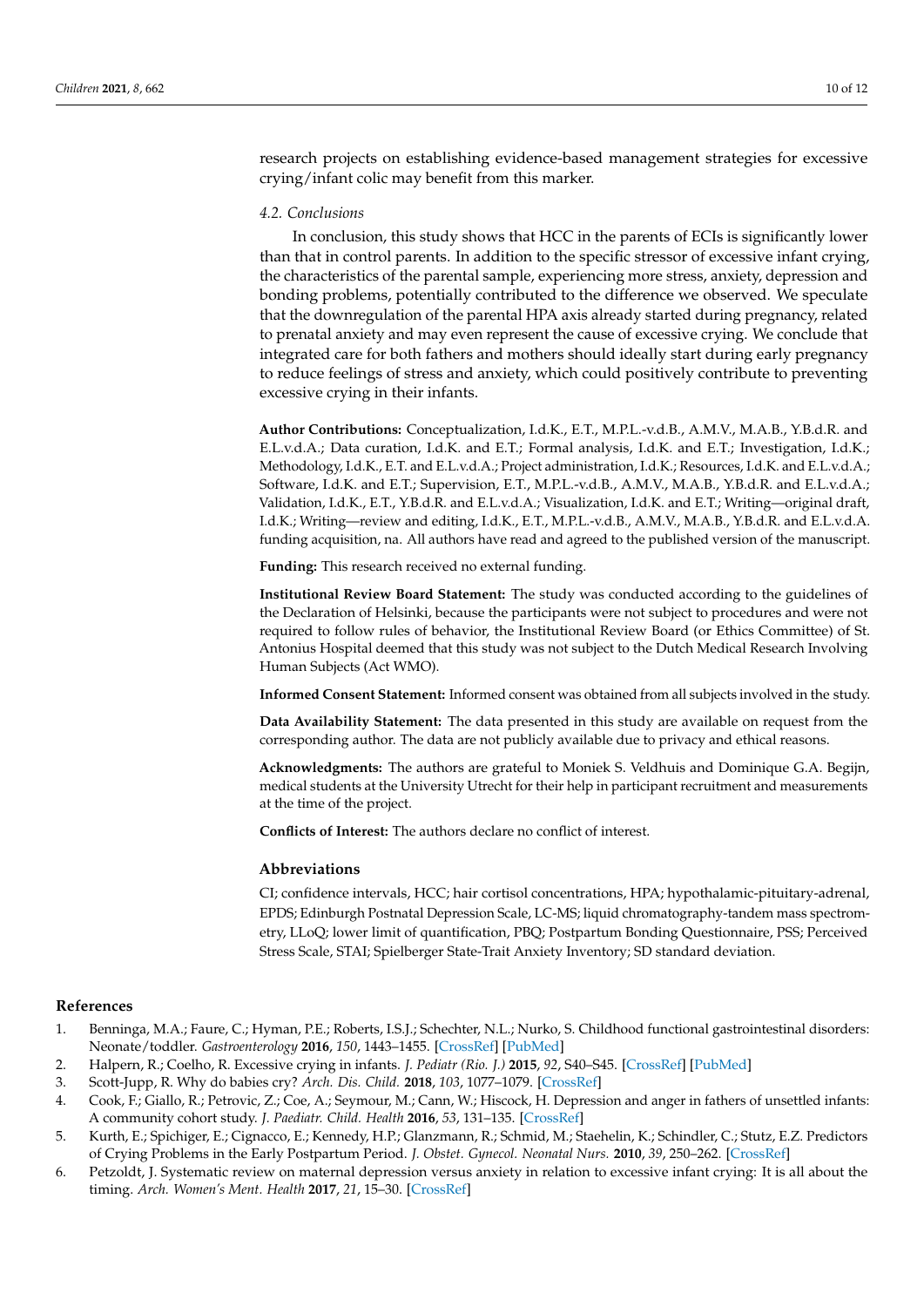- 7. van den Berg, M.P.; van der Ende, J.; Crijnen, A.A.M.; Jaddoe, V.W.V.; Moll, H.A.; Mackenbach, J.P.; Hofman, A.; Hengeveld, M.W.; Tiemeier, H.; Verhulst, F.C. Paternal Depressive Symptoms During Pregnancy Are Related to Excessive Infant Crying. *Pediatr.* **2009**, *124*, e96–e103. [\[CrossRef\]](http://doi.org/10.1542/peds.2008-3100) [\[PubMed\]](http://www.ncbi.nlm.nih.gov/pubmed/19564275)
- <span id="page-10-0"></span>8. de Kruijff, I.; Veldhuis, M.S.; Tromp, E.; Vlieger, A.M.; Benninga, M.; den Berg, M.P.L. Distress in fathers of babies with infant colic. *Acta Paediatr.* **2021**. [\[CrossRef\]](http://doi.org/10.1111/apa.15873)
- <span id="page-10-1"></span>9. Stalder, T.; Steudte-Schmiedgen, S.; Alexander, N.; Klucken, T.; Vater, A.; Wichmann, S.; Kirschbaum, C.; Miller, R. Stress-related and basic determinants of hair cortisol in humans: A meta-analysis. *Psychoneuroendocrinology* **2017**, *77*, 261–274. [\[CrossRef\]](http://doi.org/10.1016/j.psyneuen.2016.12.017)
- <span id="page-10-2"></span>10. Zänkert, S.; Bellingrath, S.; Wüst, S.; Kudielka, B.M. HPA axis responses to psychological challenge linking stress and disease: What do we know on sources of intra- and interindividual variability? *Psychoneuroendocrinology* **2019**, *105*, 86–97. [\[CrossRef\]](http://doi.org/10.1016/j.psyneuen.2018.10.027)
- <span id="page-10-3"></span>11. Brand, S.; Furlano, R.; Sidler, M.; Schulz, J.; Holsboer-Trachsler, E. 'Oh, Baby, Please Don't Cry!': In Infants Suffering from Infantile Colic Hypothalamic-Pituitary-Adrenocortical Axis Activity Is Related to Poor Sleep and Increased Crying Intensity. *Neuropsychobiology* **2011**, *64*, 15–23. [\[CrossRef\]](http://doi.org/10.1159/000322456)
- <span id="page-10-4"></span>12. Brand, S.; Furlano, R.; Sidler, M.; Schulz, J.; Holsboer-Trachsler, E. Associations between Infants' Crying, Sleep and Cortisol Secretion and Mother's Sleep and Well-Being. *Neuropsychobiology* **2014**, *69*, 39–51. [\[CrossRef\]](http://doi.org/10.1159/000356968) [\[PubMed\]](http://www.ncbi.nlm.nih.gov/pubmed/24457194)
- <span id="page-10-5"></span>13. White, B.P.; Gunnar, M.R.; Larson, M.C.; Donzella, B.; Barr, R.G. Behavioral and physiological responsivity, sleep, and patterns of daily cortisol production in infants with and without colic. *Child. Dev.* **2000**, *71*, 862–877. [\[CrossRef\]](http://doi.org/10.1111/1467-8624.00196) [\[PubMed\]](http://www.ncbi.nlm.nih.gov/pubmed/11016553)
- <span id="page-10-6"></span>14. Adam, E.K.; Quinn, M.E.; Tavernier, R.; McQuillan, M.; Dahlke, K.A.; Gilbert, K.E. Diurnal cortisol slopes and mental and physical health outcomes: A systematic review and meta-analysis. *Psychoneuroendocrinology* **2017**, *83*, 25–41. [\[CrossRef\]](http://doi.org/10.1016/j.psyneuen.2017.05.018) [\[PubMed\]](http://www.ncbi.nlm.nih.gov/pubmed/28578301)
- <span id="page-10-7"></span>15. Schlotz, W. Investigating associations between momentary stress and cortisol in daily life: What have we learned so far? *Psychoneuroendocrinology* **2019**, *105*, 105–116. [\[CrossRef\]](http://doi.org/10.1016/j.psyneuen.2018.11.038)
- <span id="page-10-8"></span>16. Russell, E.; Koren, G.; Rieder, M.; Van Uum, S. Hair cortisol as a biological marker of chronic stress: Current status, future directions and unanswered questions. *Psychoneuroendocrinology* **2012**, *37*, 589–601. [\[CrossRef\]](http://doi.org/10.1016/j.psyneuen.2011.09.009)
- <span id="page-10-9"></span>17. Wester, V.L.; van Rossum, E.F.C. Clinical applications of cortisol measurements in hair. *Eur. J. Endocrinol.* **2015**, *173*, M1–M10. [\[CrossRef\]](http://doi.org/10.1530/EJE-15-0313)
- <span id="page-10-10"></span>18. Kalliokoski, O.; Jellestad, F.K.; Murison, R. A systematic review of studies utilizing hair glucocorticoids as a measure of stress suggests the marker is more appropriate for quantifying short-term stressors. *Sci. Rep.* **2019**, *9*, 1–14. [\[CrossRef\]](http://doi.org/10.1038/s41598-019-48517-2)
- <span id="page-10-11"></span>19. Staufenbiel, S.M.; Penninx, B.W.J.H.; Spijker, A.T.; Elzinga, B.M.; van Rossum, E.F.C. Hair cortisol, stress exposure, and mental health in humans: A systematic review. *Psychoneuroendocrinology* **2013**, *38*, 1220–1235. [\[CrossRef\]](http://doi.org/10.1016/j.psyneuen.2012.11.015)
- <span id="page-10-12"></span>20. Gray, N.; Dhana, A.; Van Der Vyver, L.; Van Wyk, J.; Khumalo, N.; Stein, D. Determinants of hair cortisol concentration in children: A systematic review. *Psychoneuroendocrinology* **2018**, *87*, 204–214. [\[CrossRef\]](http://doi.org/10.1016/j.psyneuen.2017.10.022)
- <span id="page-10-13"></span>21. Bates, R.; Salsberry, P.; Ford, J. Measuring Stress in Young Children Using Hair Cortisol: The State of the Science. *Biol. Res. Nurs.* **2017**, *19*, 499–510. [\[CrossRef\]](http://doi.org/10.1177/1099800417711583)
- <span id="page-10-14"></span>22. Baaleman, D.F.; Di Lorenzo, C.; Benninga, M.A.; Saps, M. The Effects of the Rome IV Criteria on Pediatric Gastrointestinal Practice. *Curr. Gastroenterol. Rep.* **2020**, *22*, 1–7. [\[CrossRef\]](http://doi.org/10.1007/s11894-020-00760-8)
- <span id="page-10-15"></span>23. Noppe, G.; de Rijke, Y.B.; Dorst, K.; van den Akker, E.L.T.; van Rossum, E.F.C. LC-MS/MS-based method for long-term steroid profiling in human scalp hair. *Clin. Endocrinol. (Oxf)* **2015**, *83*, 162–166. [\[CrossRef\]](http://doi.org/10.1111/cen.12781) [\[PubMed\]](http://www.ncbi.nlm.nih.gov/pubmed/25823708)
- <span id="page-10-16"></span>24. de Kruijff, I.; Noppe, G.; Kieviet, N.; Choenni, V.; Berg, M.L.-V.D.; Begijn, D.G.; Tromp, E.; Dorst, K.; van Rossum, E.F.; de Rijke, Y.B.; et al. LC-MS/MS-based reference intervals for hair cortisol in healthy children. *Psychoneuroendocrinology* **2020**, *112*, 104539. [\[CrossRef\]](http://doi.org/10.1016/j.psyneuen.2019.104539) [\[PubMed\]](http://www.ncbi.nlm.nih.gov/pubmed/31841987)
- <span id="page-10-17"></span>25. Cohen, S.; Kamarck, T.; Mermelstein, R. A global measure of perceived stress. *Source J. Health Soc. Behav. J. Health Soc.* **1983**, *24*, 385–396. [\[CrossRef\]](http://doi.org/10.2307/2136404)
- <span id="page-10-18"></span>26. Cox, J.L.; Holden, J.M.; Sagovsky, R. Detection of postnatal depression: Development of the 10-item Edinburgh Postnatal Depression scale. *Br. J. Psychiatry* **1987**, *150*, 782–786. [\[CrossRef\]](http://doi.org/10.1192/bjp.150.6.782)
- <span id="page-10-19"></span>27. Pop, V.J.; Komproe, I.H.; van Son, M.J. Characteristics of the Edinburgh post natal depression scale in The Netherlands. *J. Affect. Disord.* **1992**, *26*, 105–110. [\[CrossRef\]](http://doi.org/10.1016/0165-0327(92)90041-4)
- <span id="page-10-20"></span>28. Massoudi, P.; Hwang, C.P.; Wickberg, B. How well does the Edinburgh Postnatal Depression Scale identify depression and anxiety in fathers? A validation study in a population based Swedish sample. *J. Affect. Disord.* **2013**, *149*, 67–74. [\[CrossRef\]](http://doi.org/10.1016/j.jad.2013.01.005)
- <span id="page-10-21"></span>29. Matthey, S.; Barnett, B.; Kavanagh, D.; Howie, P. Validation of the Edinburgh Postnatal Depression Scale for men, and comparison of item endorsement with their partners. *J. Affect. Disord.* **2001**, *64*, 175–184. [\[CrossRef\]](http://doi.org/10.1016/S0165-0327(00)00236-6)
- <span id="page-10-22"></span>30. Marteau, T.M.; Bekker, H. The development of a six-item short-form of the state scale of the Spielberger State-Trait Anxiety Inventory (STAI). *Br. J. Clin. Psychol.* **1992**, *31*, 301–306. [\[CrossRef\]](http://doi.org/10.1111/j.2044-8260.1992.tb00997.x)
- 31. Spielberger, C.D. Assessment of state and trait anxiety: Conceptual and methodological issues. *South. Psychol.* **1985**, *2*, 6–16.
- <span id="page-10-23"></span>32. van der Bij, A.K.; de Weerd, S.; Cikot, R.J.; Steegers, E.A.; Braspenning, J.C. Validation of the Dutch Short Form of the State Scale of the Spielberger State-Trait Anxiety Inventory: Considerations for Usage in Screening Outcomes. *Public Health Genom.* **2003**, *6*, 84–87. [\[CrossRef\]](http://doi.org/10.1159/000073003)
- <span id="page-10-24"></span>33. Brockington, I.F.; Fraser, C.; Wilson, D. The Postpartum Bonding Questionnaire: A validation. *Arch. Women's Ment. Health* **2006**, *9*, 233–242. [\[CrossRef\]](http://doi.org/10.1007/s00737-006-0132-1)
- 34. Brockington, I.F.; Oates, J.; George, S.; Turner, D.; Vostanis, P.; Sullivan, M.; Loh, C.; Murdoch, C. A Screening Questionnaire for mother-infant bonding disorders. *Arch. Women's Ment. Health* **2001**, *3*, 133–140. [\[CrossRef\]](http://doi.org/10.1007/s007370170010)